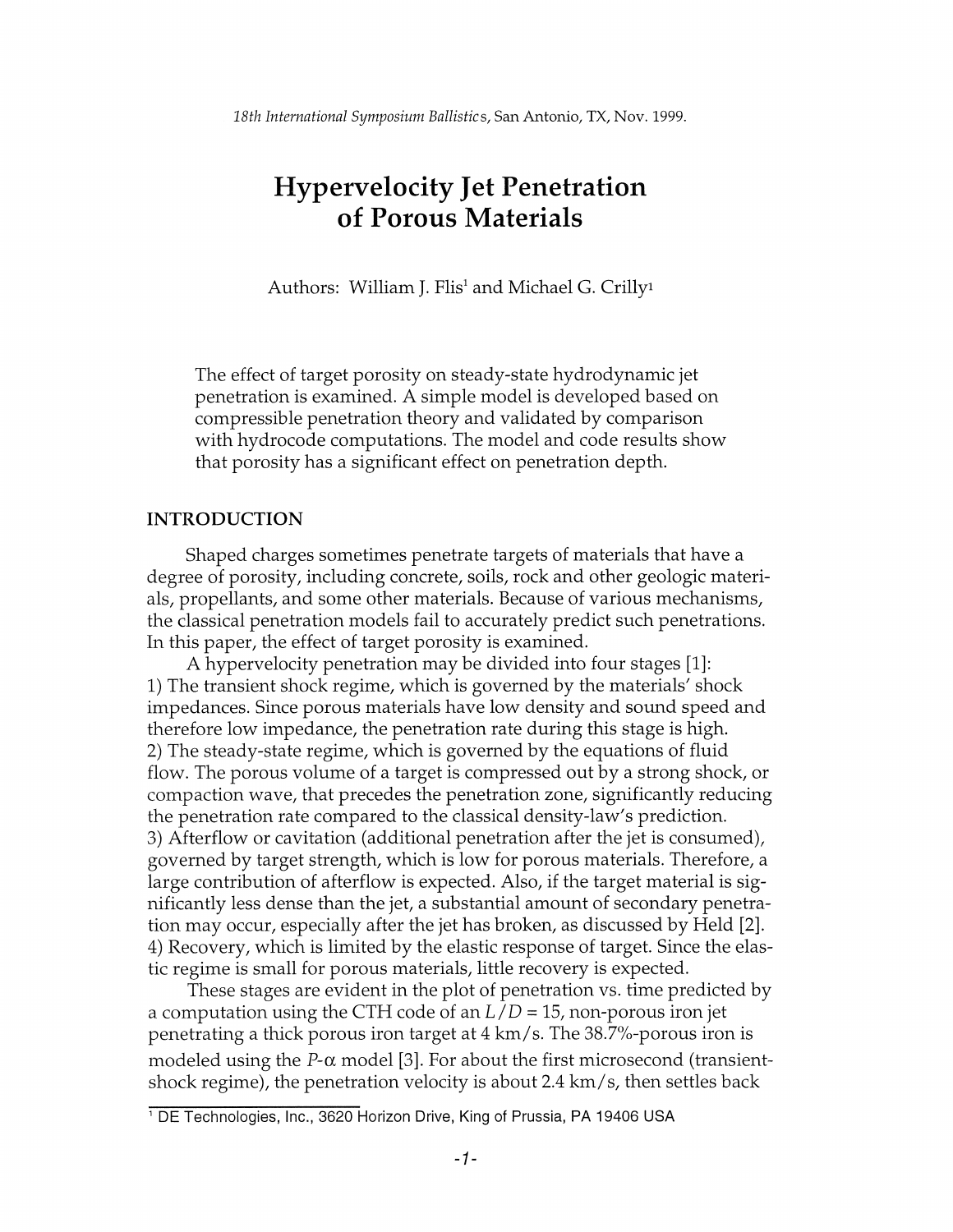to a steady value of a little more than 2 km/s until the rod is consumed, at a time of 26 *lls.* After this, the hole continues to grow, or cavitate, by another 5.6 mm in depth, at a decreasing rate. No elastic recovery is observed.

Figure 2, a plot of mass-density contours at  $10 \mu s$  for this computation, shows clearly the existence of the compaction wave as a steep gradient in density ahead of the penetration cavity. Behind this wave, the target material has a high density close to that of the non-porous iron jet.



Fig. 1. Penetration depth of an iron jet into a porous-iron target vs. time.



Fig. 2. Hydrocode computation of an iron jet penetrating a porous-iron target at 4 km/s shows the compaction wave ahead of the penetration zone.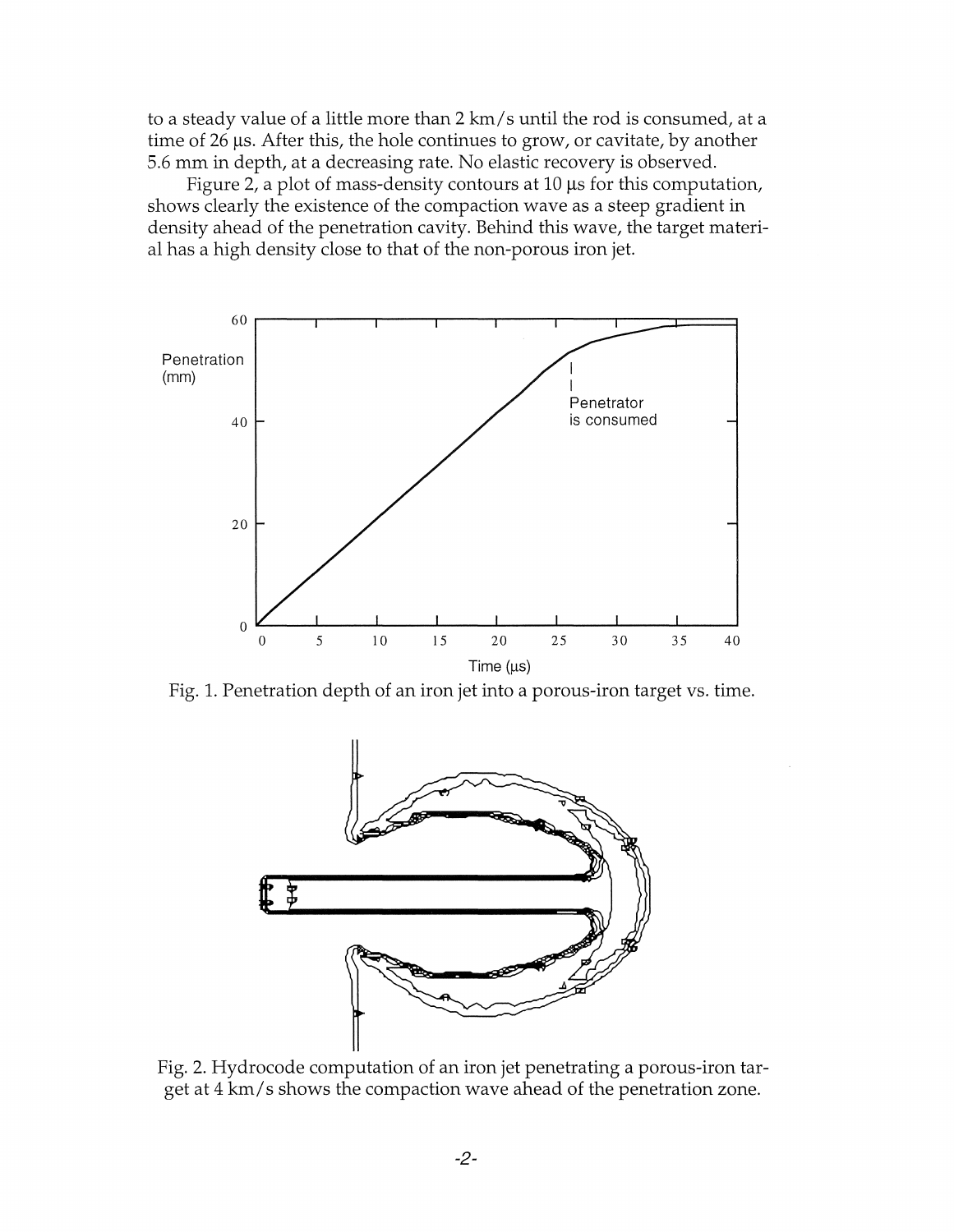

Fig. 3. Hydrocode computation of an iron jet penetrating a porous-iron target at 1 km/s shows gradual compaction ahead of the penetration zone.

For lower jet velocities (somewhat below 2 km/s for iron penetrating porous iron), however, the target is not completely compacted in a distinct wave. As shown in Fig. 3 for a jet velocity of 1 km/s, the compaction is more gradual, approaching full density only very near the jet-target interface.

This paper addresses the steady-state phase of penetration, which predominates in hypervelocity long-rod and shaped-charge-jet penetration. A model based on the compressible steady-state theory of jet penetration [4,5] is developed, with the target's porosity described by the approximate ideallocking model and with accounting for the compaction wave in the target. The result is a surprisingly simple modification of existing penetration equations to account for porosity. The accuracy of the model is substantiated by comparison with the results of hydrocode computations.

# **MODEL**

First, the compressible theory of jet penetration [4,5] is applied to a porous target modeled approximately as an ideal locking material, illustrated in Fig. 4. With a constant resistance R, the target is suddenly compressed to its full density in a compaction wave, which propagates ahead of the penetration zone, and beyond which it experiences no further compression (behaves incompressibly). It is assumed that the jet is incompressible, and has strength Y. (To some degree, the effects of the actual compressibilities of the jet and the fully compacted target material cancel each other.)

Stations in the jet, with velocity V, and the target, penetrated at a rate U, are defined in Fig. 5. For a quasi-steady state, the compaction wave stands in the target as a bow wave ahead of the crater. Following the notation of Flis et al. [6], the pressure in the jet at the stagnation point is given by the incompressible Bernoulli equation as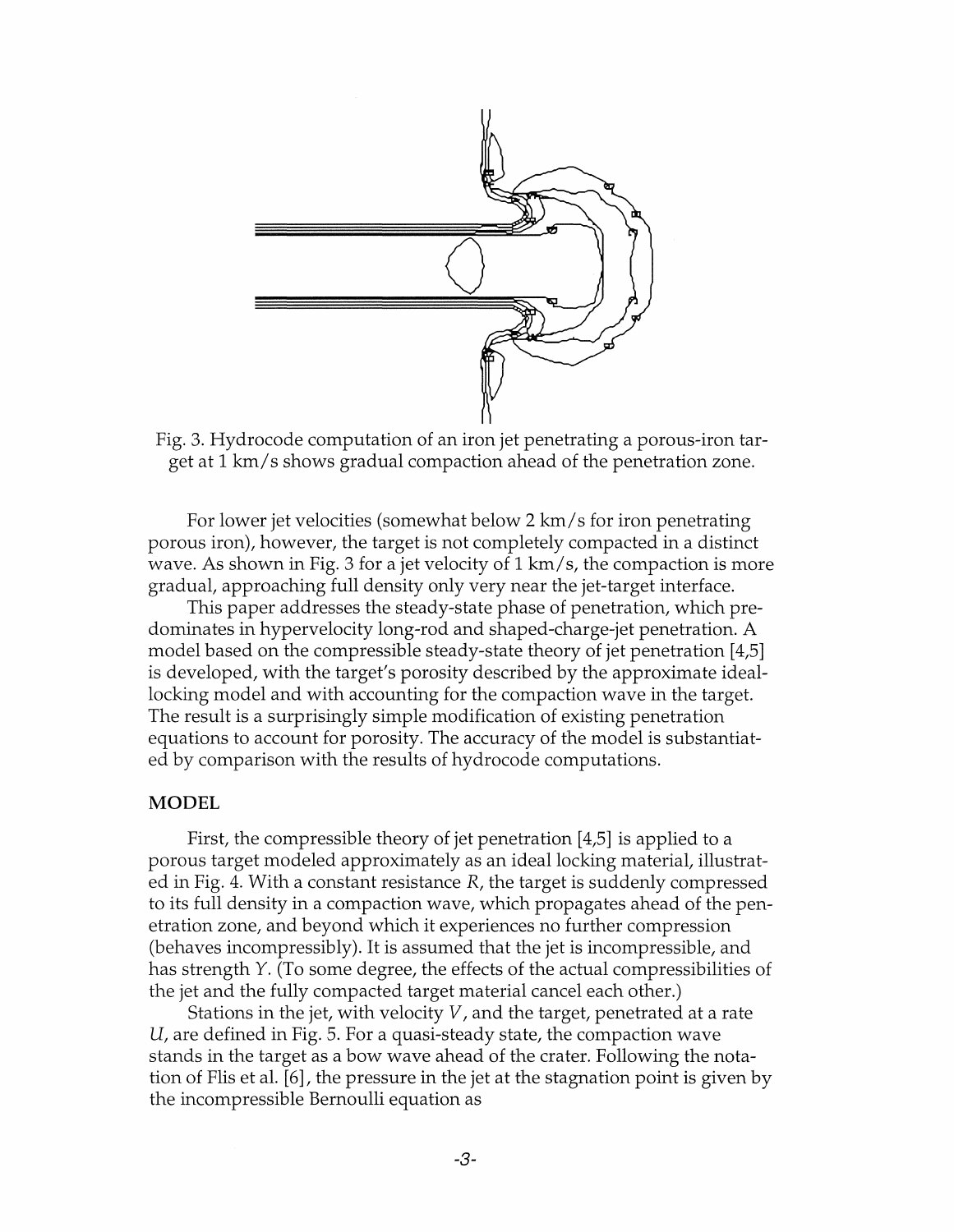

Fig. 4. Compression behavior of compressible and porous materials.



Figure 5. Steady-state jet penetration into a porous target.

$$
p_{2j} = p_{0j} + \frac{1}{2}\rho_{0j}(V - U)^2 = Y + \frac{1}{2}\rho_j(V - U)^2
$$
 (1)

In the target, the conservation conditions across the compaction wave are

Mass: 
$$
\rho_{0t}W_{0t} = \rho_{1t}W_{1t}
$$
 (2)

 $Momentum:$ 

$$
p_{0t} + \rho_{0t} W_{0t}^2 = p_{1t} + \rho_{1t} W_{1t}^2
$$
 (3)

where 
$$
p_{0t} = R
$$
  $p_{0j} = Y$   
\n $W_{0t} = U$   $W_{0j} = V - U$  (4)

are the strengths and flow velocities relative to the stagnation point in the undisturbed target and jet. If the target material is fully compressed by the compaction wave, then  $\rho_{1t} = \rho_{2t} = \rho_c$ , and no further compression occurs between It and *2t,* where conditions are related by the Bernoulli equation,

$$
p_{2t} = p_{1t} + \frac{1}{2}\rho_{1t}W_{1t}^2 = R + \frac{1}{2}\rho_0 U^2 (1 + \phi)
$$
 (5)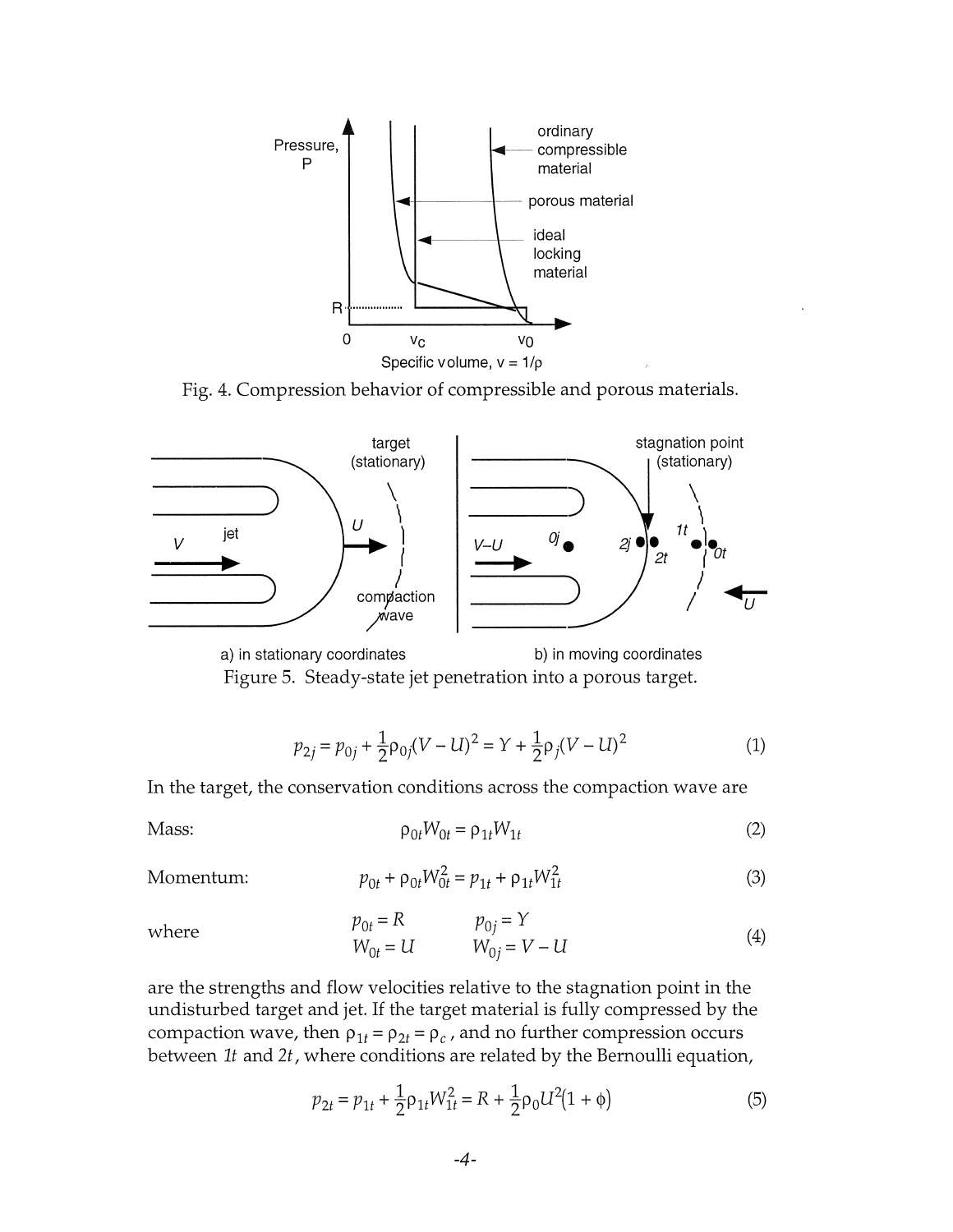where  $\phi$  is the porosity, or volume fraction of pores, in the target,

$$
\phi = 1 - \frac{\rho_0}{\rho_c} = 1 - \frac{v_c}{v_0} \tag{6}
$$

Since the jet-target interface is in equilibrium,  $p_{2t} = p_{2j}$ , so that

$$
Y + \frac{1}{2}\rho_j(V - U)^2 = R + \frac{1}{2}\rho_0 U^2 (1 + \phi)
$$
 (7)

which may be solved for U to yield

 $\lambda$ 

$$
U = \begin{cases} \frac{V}{1 - \gamma_p^2} \left( 1 - \gamma_p \sqrt{1 + \frac{1 - \gamma_p^2 V_c^2}{\gamma_p^2 V^2}} \right), & \text{for } \gamma_p \neq 1\\ \frac{V}{2} \left( 1 - \frac{V_c^2}{V^2} \right), & \text{for } \gamma_p = 1 \end{cases}
$$
(8)

in which

$$
\gamma_p \equiv \sqrt{\frac{\rho_0}{\rho_j}(1+\phi)} = \gamma\sqrt{1+\phi}
$$
\n(9)

is a modified  $\gamma$  for a porous target and where

$$
V_c = \sqrt{\frac{2R - Y}{\rho_j}}
$$
 (10)

is the critical jet velocity at which  $U = 0$ , which accounts for the strength. For high jet velocities, the strength may be neglected, especially when it is expected to be small, as in a porous material. In this case, *V* c is much less than *V* and may be neglected, so that the penetration velocity reduces to

$$
U = \frac{V}{1 + \gamma_p} \tag{11}
$$

which is identical to the usual relation except for the substitution for  $\gamma$  by  $\gamma_p$ .

For a jet that does not stretch or decelerate, we have then a modified

density law for the penetration *P* into porous materials,  
\n
$$
\frac{P(porous)}{L} = \frac{U}{V - U} = \sqrt{\frac{Pj}{\rho_0(1 + \phi)}} = \frac{1}{\gamma_p}
$$
\n(12)

This represents the *hydrodynamic limit,* the asymptote of penetration as velocity increases.

From Eq. (12), other useful formulas follow. Comparing it with the classical density law for incompressible (non-porous) penetration yields

$$
\frac{P(porous theory)}{P(incomp. theory)} = \frac{\gamma}{\gamma_p} = \frac{1}{\sqrt{1 + \phi}}
$$
(13)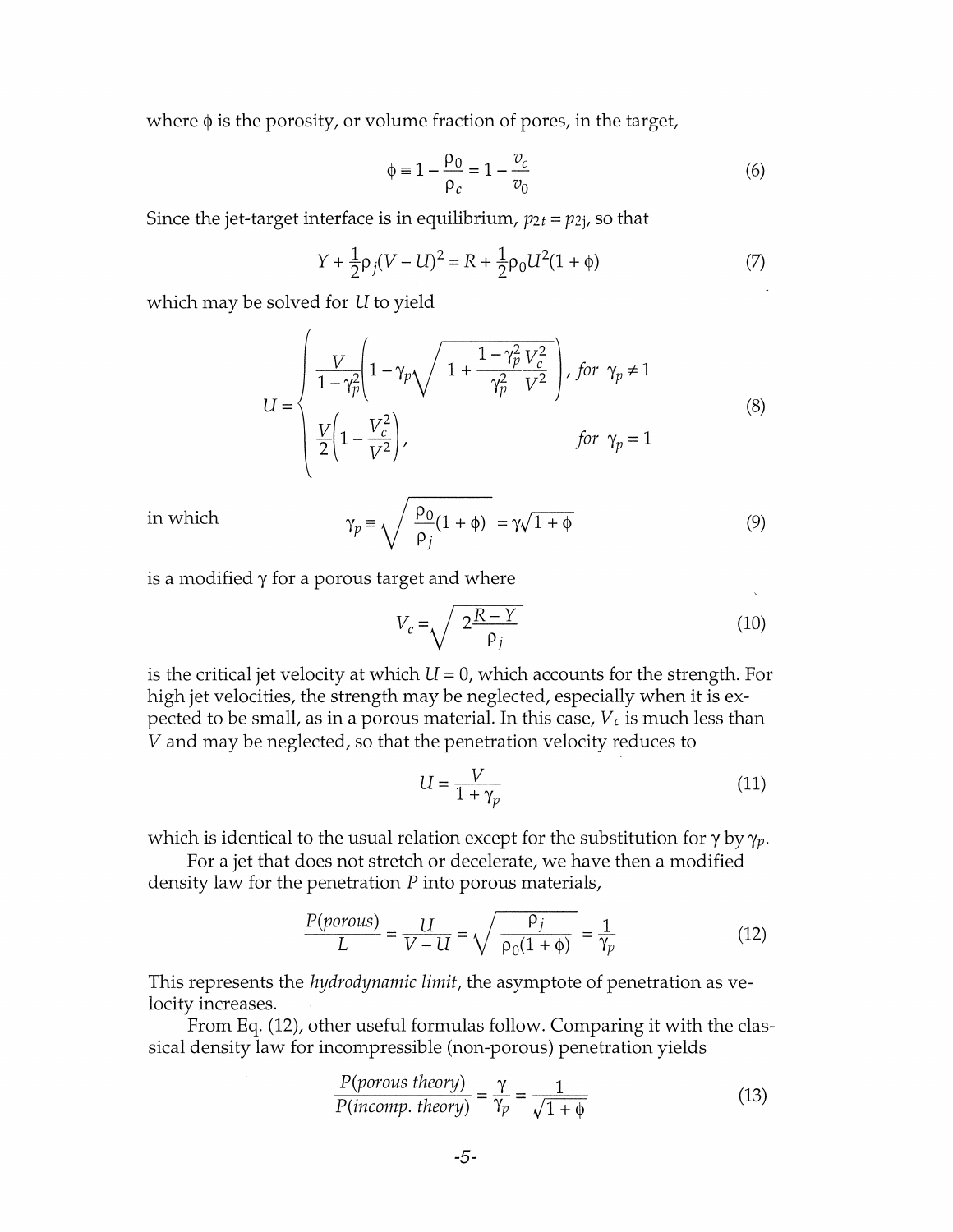which predicts that the steady-state penetration of a porous material is less than that given by the incompressible theory.

Penetration into a porous material may also be compared to that into the fully-dense matrix material (e.g., comparing porous iron to ordinary, non-porous iron),

$$
\frac{P(porous material)}{P(fully-dense matl.)} = \frac{1}{\sqrt{1 - \phi^2}}
$$
\n(14)

This ratio reflects the effect of introducing porosity into a given material. It predicts, as expected, that penetration of a porous material is greater; however, as shown in Fig. 6, not very much greater. E.g., if 50% porosity is introduced into a material ( $\phi$  = 0.5), this formula predicts that penetration increases by only 15.5%, even though the target is now only half as dense.

Further, we can compare the mass efficiencies *Em* of porous and fullydense materials,

erials,

\n
$$
\frac{E_m(\text{porous material})}{E_m(\text{fully–dense matl.})} = \frac{\rho_c P(\text{fully–dense matl.})}{\rho_0 P(\text{porous material})} = \sqrt{\frac{1 + \phi}{1 - \phi}}
$$
\n(15)

This predicts that the 50%-porous material enjoys an advantage of a factor of  $\sqrt{3} \sim 1.732$  in mass efficiency over the fully-dense material.

This model may also be applied to stretching jets by substituting  $\gamma_p$ , given by Eq. (9), for  $\gamma$  in any of the well-known formulas of Allison, Vitali, DiPersio, Simon, and Merendino (as summarized by Walters et al. [7]). However, since porosity affects also the target strength (and thus the hole diameter), the jet cut-off velocity *(Vmin* or *Umin)* will also need to be adjusted; in addition, some accounting of the increased afterflow or secondary penetration may be necessary for broken jets, as discussed by Held [2].



Fig. 6. Plots of the various formulas versus target porosity.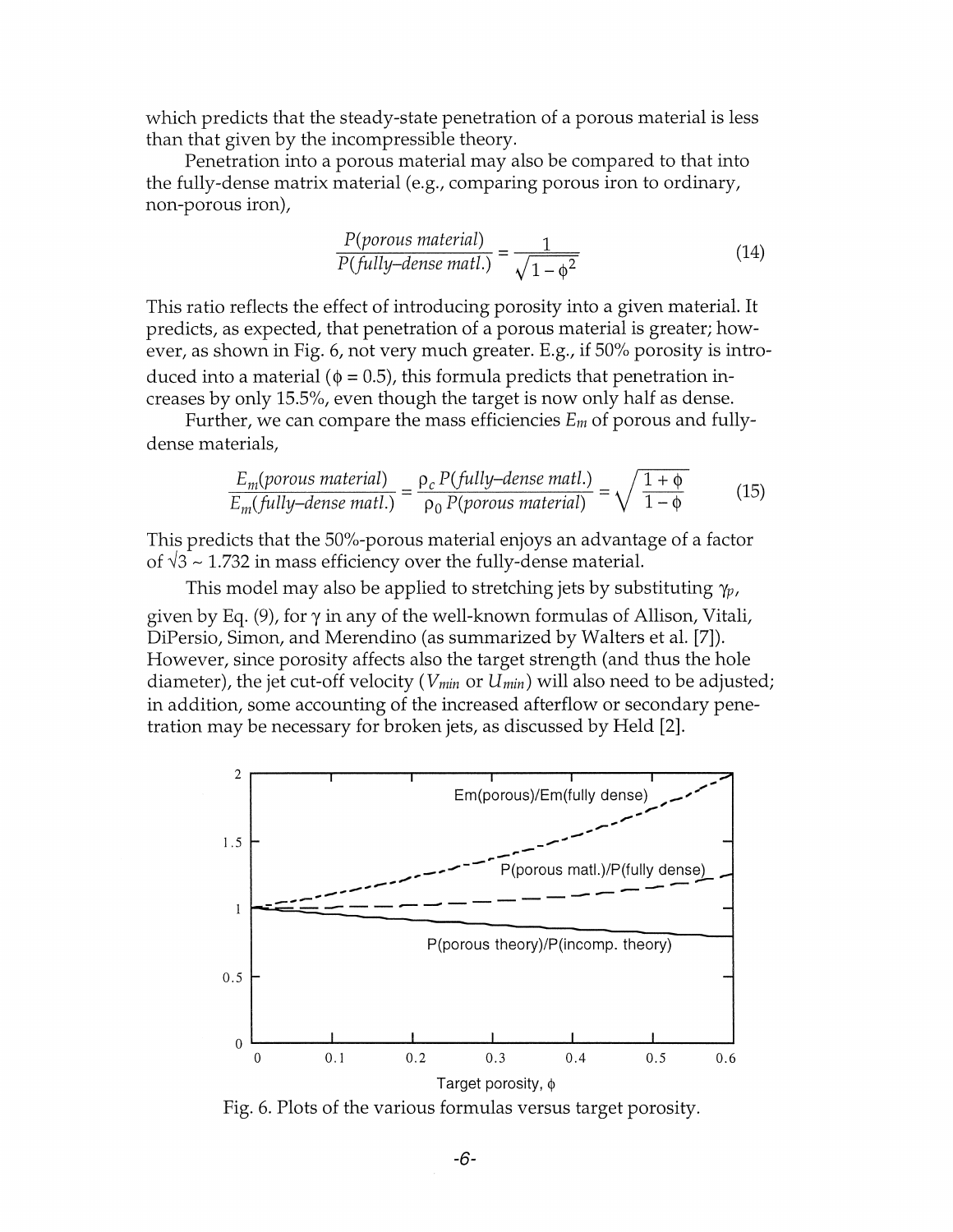For stretching jets, the predicted effect of porosity is multiplied, relative to the density law. For example, for a jet with tip velocity twice that of its

tail, penetrating a target of like material but 50% porosity, the density law\n
$$
\frac{P}{S} = \left(\frac{V_{tip}}{V_{tail}}\right)^{1/\gamma} - 1
$$
\n(16)

where  $S =$  standoff, predicts that  $P/S = 1.665$ , whereas the porosity model (same equation using  $\gamma_p$  instead of  $\gamma$ ) predicts a value of 1.226, 26% less. The difference is even greater for larger ratios of tip to tail velocity.

# **COMPARISON WITH HYDROCODE**

Figure 7 compares the present model with a series of hydrocode computations similar to those described above. A porous-iron target is penetrated by an iron jet at velocities of 500 to 4000 m/s. Equation (8) with  $R - Y =$ 110 MPa fits very well to the hydrocode-computed penetration rates, while the density law somewhat overpredicts. At the highest jet velocities, the porosity model predicts a penetration rate U of 0.520 times the jet velocity  $V$ , whereas the density law predicts a ratio of 0.560.

Figure 8 compares these results in terms of the ratio of penetration rate U to jet erosion rate  $(V-U)$  equal to penetration per unit jet length  $dP/dL$ . This ratio emphasizes the difference between the density-law and porositymodel predictions. While the density law approaches an asymptote of 1.273, the porosity model approaches 1.083 and clearly agrees much better with the code results, not only at the highest velocities but also at 1 km/s and below, where the compaction-wave assumption is known to break down.



Fig. 7. Normalized penetration rate U *IV* for porous-iron target vs. jet velocity, computed by hydrocode, compared to density law and porosity model.